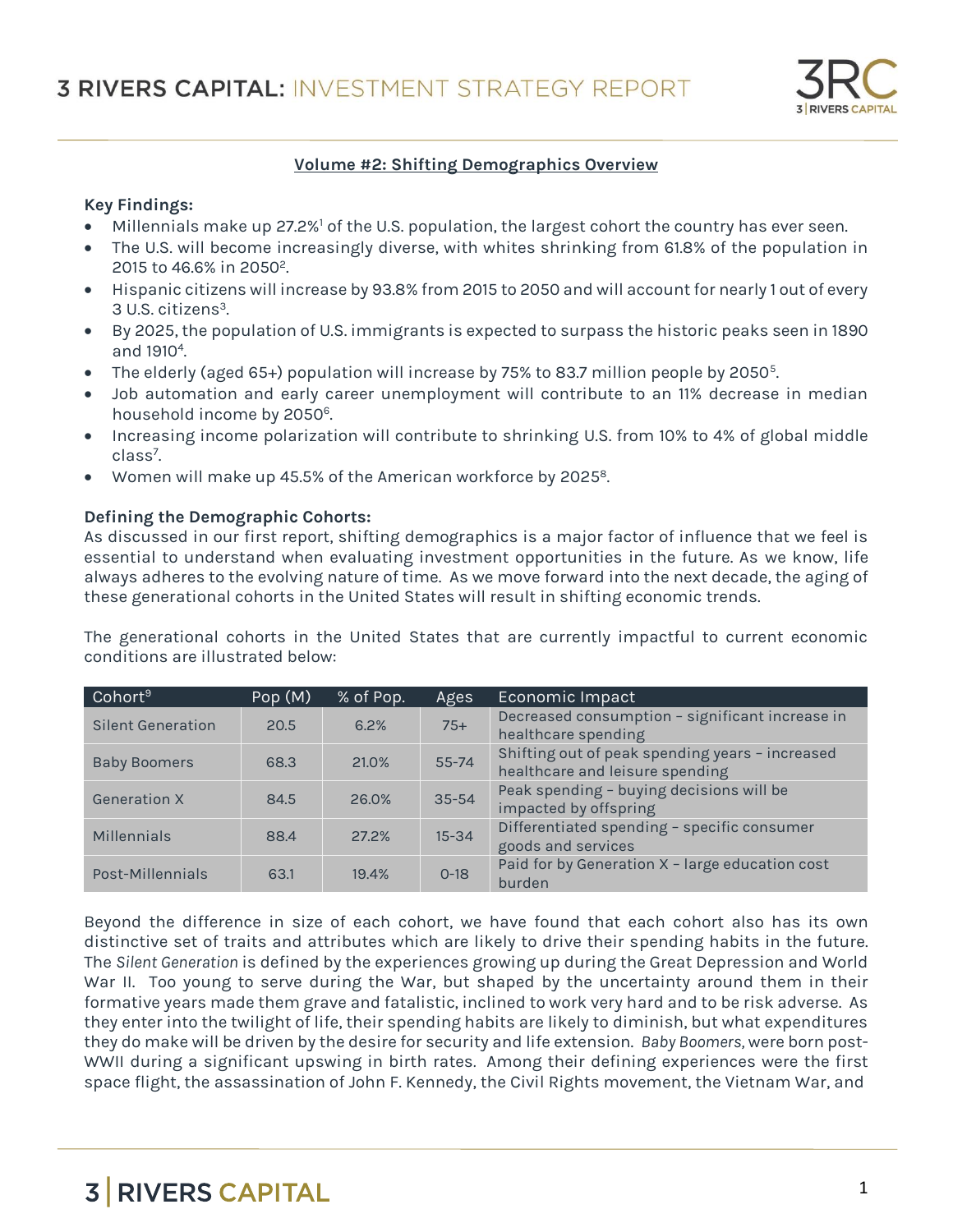

Watergate. The *Baby Boomers* were influenced by the counter-culture movement. *Boomers* were known for their tendencies towards freedom and experimentation that, over time, grew into a sense of disillusionment and distrust for the establishment. Ironically, as the *Baby Boomers* enter into their golden years, they are the generation most identified as the one in power during some of the greatest wealth accumulation periods and economic busts in American economic history. While some *Boomers* will retire comfortably, a large percentage of this cohort will be forced to work well past the typical retirement age. While some part of the generation will have their spending patterns shift towards more life-prolonging and life-enhancing expenditures, many will be forced to downsize due to inadequate retirement savings.

*Generation X* grew up in the political climate of the aftermath of the Vietnam War, during a series of economic booms and busts, the AIDs epidemic, and the end of the Cold War. This cohort is known to be highly independent, and values autonomy and freedom at their jobs. They are more socially liberal than *Boomers* and are the first generation to fully embrace the Internet. They are also more familyoriented and have been the most prolific generation on a births per capita basis of any generation before them. *Gen Xers* are either at the top of many organizations or will continue to grow within organizations as *Boomers* retire.

*Millennials* grew up during times of great economic prosperity, then entered the workforce during a period of anemic economic growth. They have been surrounded by rapid advances in technology. While their values are similar to the generation before them, their attitudes towards work differs as they expect quick advancement and don't stay at one organization for very long. This legacy was built on living through the *Global Financial Crisis* and dealing with a challenging employment environment. Beyond the challenges of finding employment, the costs for a college degree has increased dramatically over the last 20 years. Many recent graduates can't find a job outside of retail and hospitality, let alone in their current major. Laden with high student debt, this generation will rely on what will likely be the greatest transfer of wealth in the history of the United States as *Millennials* inherit the wealth of the *Boomers*.

### **The Rise of Millennials<sup>10</sup>:**

*Millennials* are the largest age group the U.S. has ever seen, already outpacing *Baby Boomers.* Their influence will continue to grow, making it increasingly important for businesses to understand and appeal to this group. As *Millennials* age into management roles and political positions, they will wield significant influence in shaping American society, business and government.

The profile of a typical *Millennial* is quite different than the profiles of the generations that have come before them. For example, *Millennials* are marrying later - 21% are married, compared to 42% of Baby Boomers married at the same age (a 50% decrease). Many gravitate toward urban areas and prefer to rent, while previous generations desired to become property owners and helped to propagate the suburban migration of the past 50 years. This may be due to the smaller paychecks that *Millennials* are earning. *Millennials* currently earn less real income than the older cohorts, which has forced as much as 13% of this cohort to live with their parents as adults. Because of employment challenges and lower wages, *Millennials* are savvy shoppers and are less likely to own a car or be in the market for durable goods. Most of this cohort is politically liberal. Even those that identify as Republican are considerably less conservative.

*Millennials* view on work is also quite different as this generation is most focused on corporate social responsibility. 63% say that benefit packages are the most important factors regarding tenure with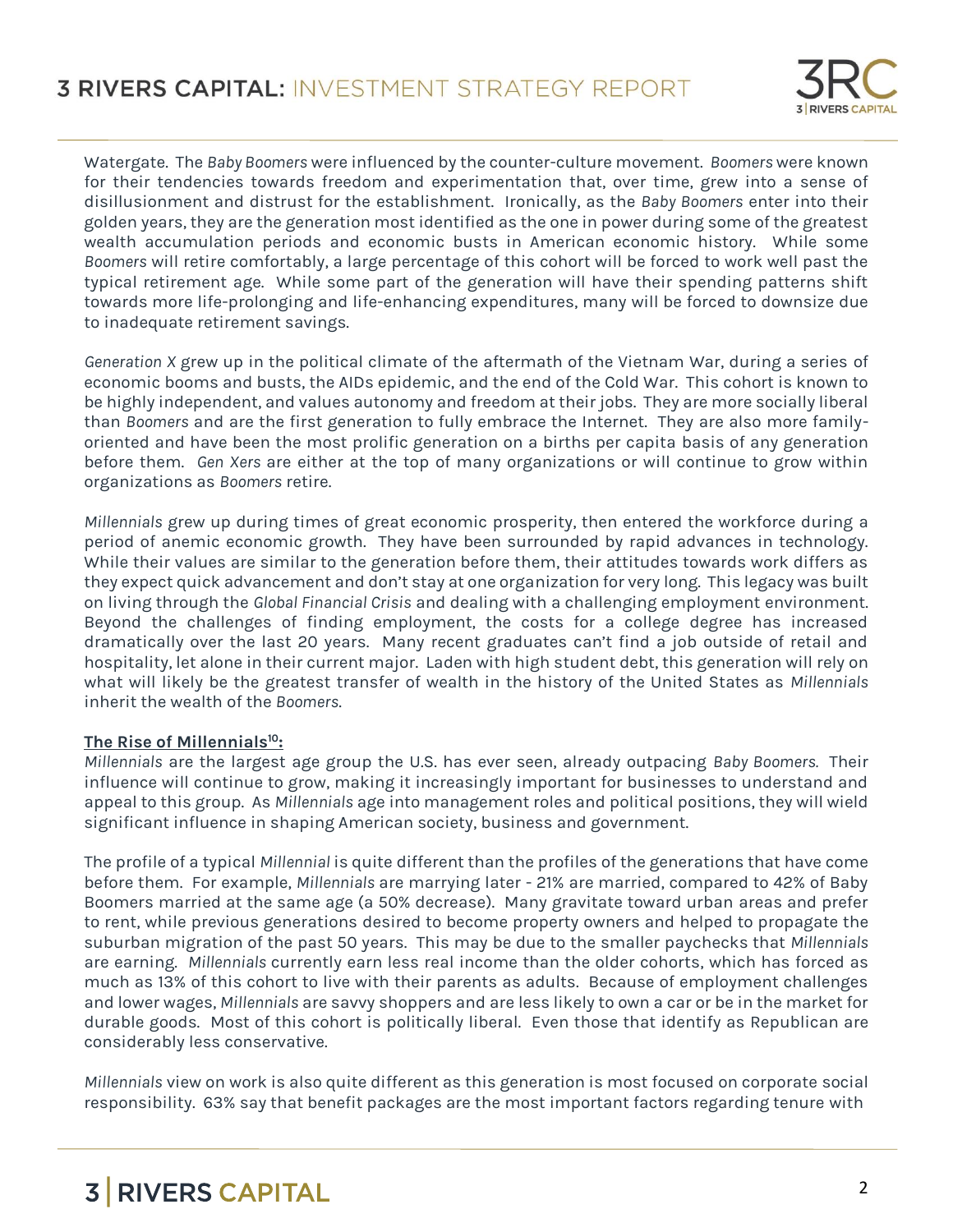

an employer. Not surprisingly given the employment environment they are facing, *Millennials* are more likely to start their own business compared to other generations. 29% of all entrepreneurs in 2011 were *Millennials.*

*Millennials* attitudes are different too. They are generally more open to preferential treatment of those considered subject to discrimination. 45% agree that preferential treatment will support upward mobility. Many are concerned about their financial future. Almost half feel that they will be worse off than their parents; however, minorities have a more positive outlook. They have a deep sense of fairness and see the benefits of sharing, which makes them less likely to believe that the U.S. is the best country on Earth and are less positive about capitalism and more favorable of socialism.

They are also very technologically savvy. They are generally unconcerned about letting software guide daily decisions and embrace the opportunities that technology offers. Millennials are also always accessible, with over 80% that sleep with their cell phones next to their bed; most spend 1.8 hours a day on social media sites. They value their self-expression, with 75% having a social network profile and 20% having posted a video of themselves online. Lastly and maybe most importantly, they expect customization, demanding products and services that are personalized offerings and can be available on demand.

### **A Trend towards a More Diverse Racial Composition<sup>2</sup> :**

Whites continue to be the largest racial group within the U.S., but the country is becoming increasingly diverse as minority groups – particularly Hispanics – grow at increasing rates.





While Hispanics have distinctive characteristics, these attitudes and behaviors become less distinguishable from the broader American population with increases in native-born generations, education and income levels. By 2025, 11% of the Hispanic population will be  $1<sup>st</sup>$  generation American, 50% will be 2<sup>nd</sup> generation and 39% will be 3<sup>rd</sup> generation or older. 1<sup>st</sup> generation Hispanics generally are more attached to their native identity and have lower wages and education levels than the broader population. By the 2<sup>nd</sup> generation, a higher proportion of Hispanics are enrolled in college (49% vs. 47%) than whites. This generation is more liberal than the general U.S. public and more likely to prefer bigger government and vote Democratic. They are also twice as likely to purchase products from shared content, food and culture. By the time they become  $3<sup>rd</sup>$  generation American, they have become less religious and have more broadly achieved higher education and income levels.

The U.S. immigrant population will grow beyond Hispanic lines. Total immigrant populations are expected to top 18% of total population by 2050 versus 13% in 2015, accounting for 60-80% of the projected population growth. More immigration is expected to improve the dependency ratio of the elderly and children on the working population by driving growth of the working age population. Possible dramatic immigrant growth is likely to impact U.S. resources, increasing demand for both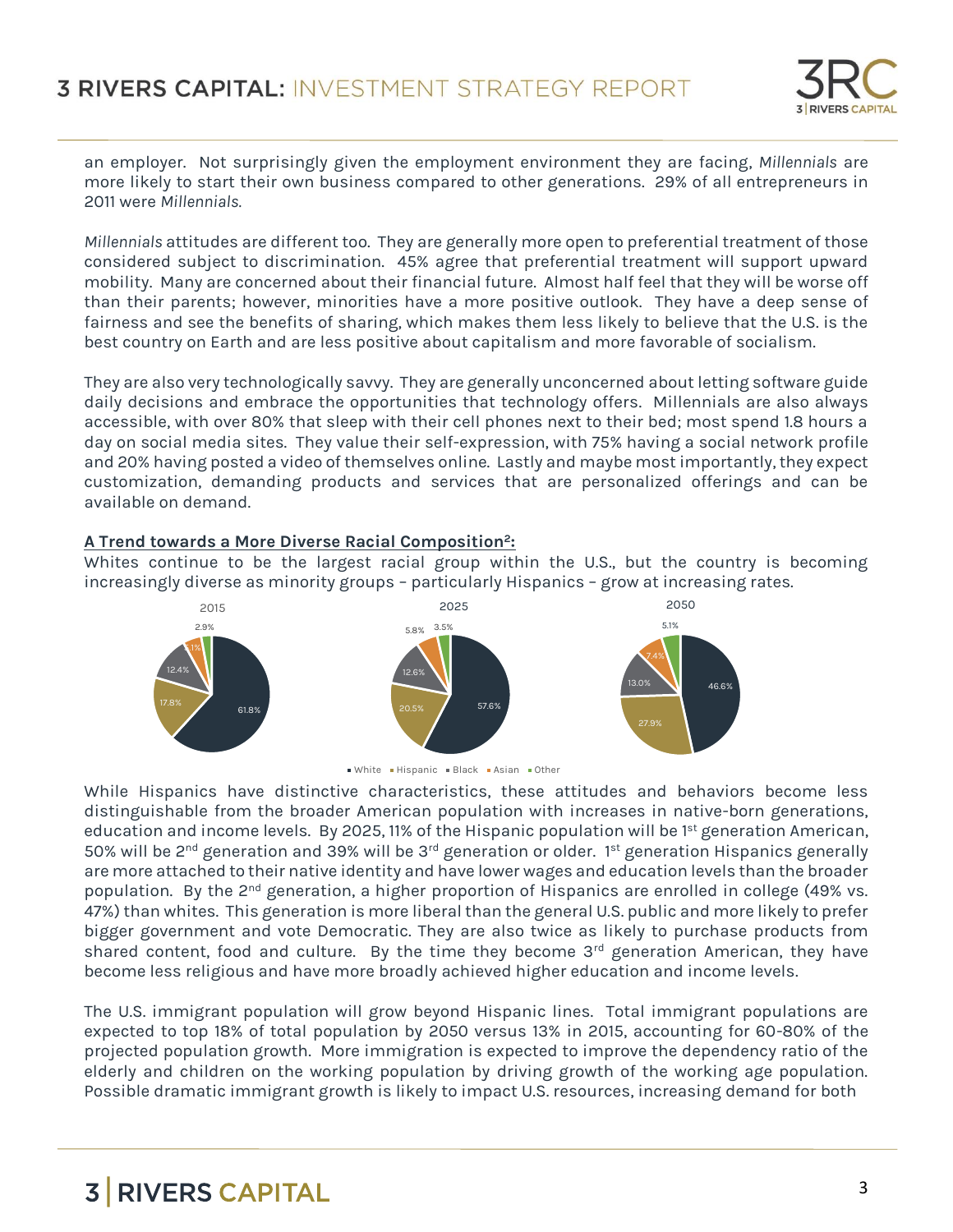

energy and food.

### **The She-conomy<sup>8</sup> :**

U.S. women will continue to be a growth force in America's workforce, pushed by gains in educational attainment that will ultimately translate into increased purchasing power. By 2022, more women will earn college degrees than men. Top fields of study include business, health professionals and education. While there is noticeable wage discrepancy between women and men, women in the Millennials cohort are closing the gap (women ages 25-34 make on average 93% as much as men versus 84% for all workers of all ages).

### **Aging Americans will Form an Important Demographic<sup>5</sup> :**

At the end of 2015, there were approximately 48 million Americans 65 or older. By 2025, that number is expected to be almost 66 million, a 36.5% increase. While recent census data shows that people over 65 years old spend 41% less than in peak spending years, there are growth areas resulting from the increase in the elderly population, including healthcare and wellness spending where we see an increase of 33% compared to people ages 34-64. Increased spending on living solutions, like home health aides, senior community-based housing and informal caregivers are likely areas requiring more study. Major sub segments of the healthcare industry such as pharmaceuticals, health supplements and healthcare equipment will continue their growth accent as there is more focus on life-extension and quality of life. Lastly, leisure activities for such a large contingency of the population will revolve around, shopping, reading and non-business related travel, all areas where retirees spend a larger percentage of their time than the general population.





While some areas of the market are primed for growth due to the aging population, the overall economy may be negatively impacted by this major shift in the workforce and spending habits. 39% of U.S. households are at or nearing retirement with no formal retirement plan. 48% of adults nearing retirement believe that they will not have enough money to live on if they stop working and the median middle class retirement savings is only \$20,000. Americans inability to save for retirement is due to high fixed costs and stagnant wages for more than the past decade, which has led to more Americans over 65 in the workforce than ever before. For those that don't work, many younger Americans' tax dollars will be required to finance the elderly benefits of those who have little or no disposable income. The decreasing U.S. working population as a proportion of those who must be supported will lead to less disposable income in aggregate for all Americans. Compounding the negative effect is the high